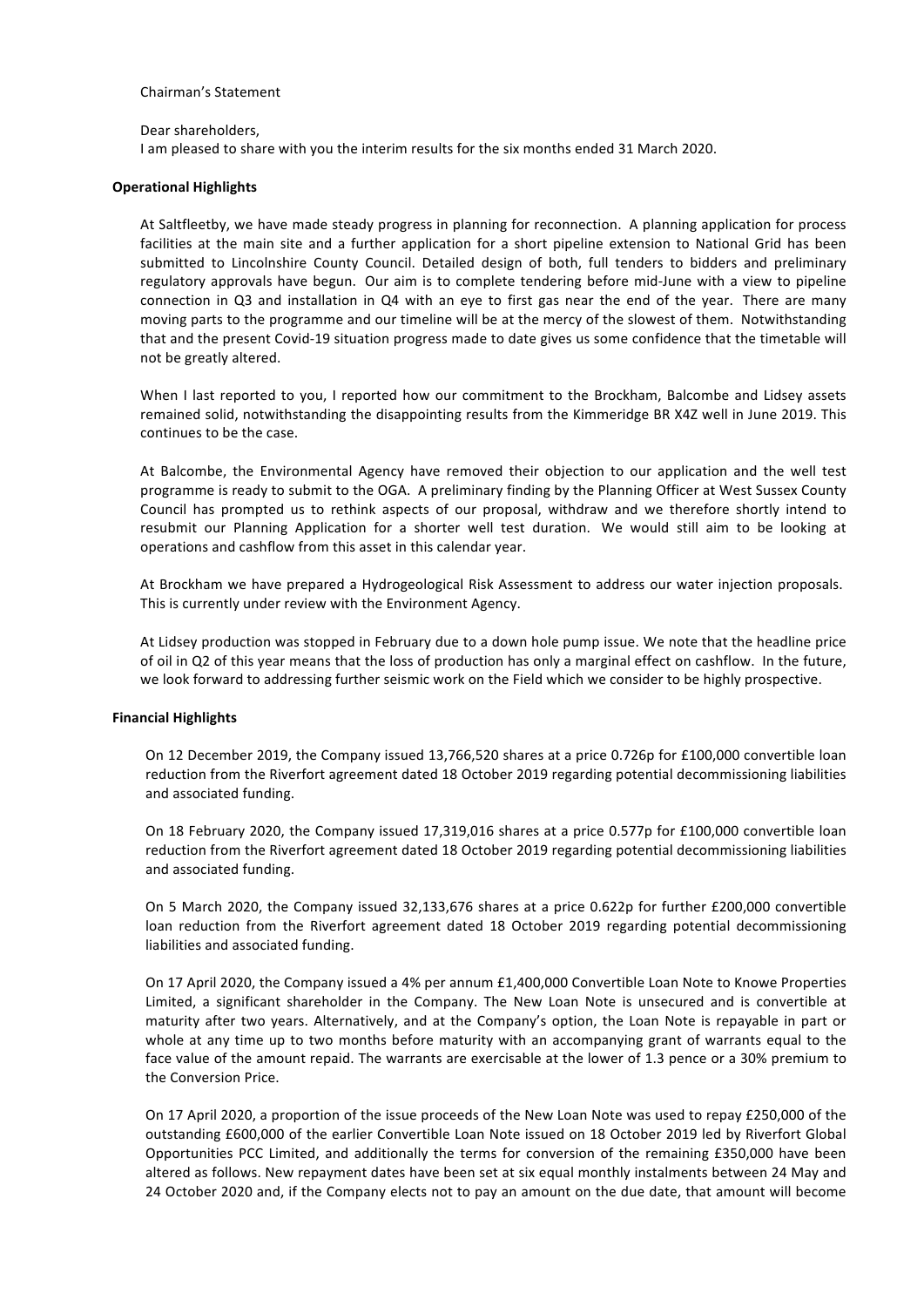either convertible at any time as per the original terms or simply repayable at final maturity. Otherwise no amount may now be converted. 15,000,000 warrants have been granted to the noteholders at a strike price of 1 pence in exchange for waiving rights under their notes.

As at 31 March 2020 the Group had cash of £2,591,000.

As at 31 March 2020 the Group had net current assets of £2,927,000.

#### **Outlook**

This global pandemic crisis which we are currently witnessing has had an immediate and tangible impact on us all. Oil prices have been under tremendous pressure as demand subsides with large parts of the industry going into hibernation. No-one can yet foresee how patterns of supply and demand will be altered following lifting of the lockdown. We doubt that it will be business as usual, but we do look forward to some normalisation of activity. It is no small blessing that we diversified from an oil exploration company to an oil and gas production company in the last twelve months as there is a consensus view that gas prices will, over the medium term, have better support than oil prices. We remain excited about the Company's prospects and are confident that our efforts for the rest of 2020 will have a transformational effect.

Lord Clanwilliam

Non-Executive Chairman 22 June 2020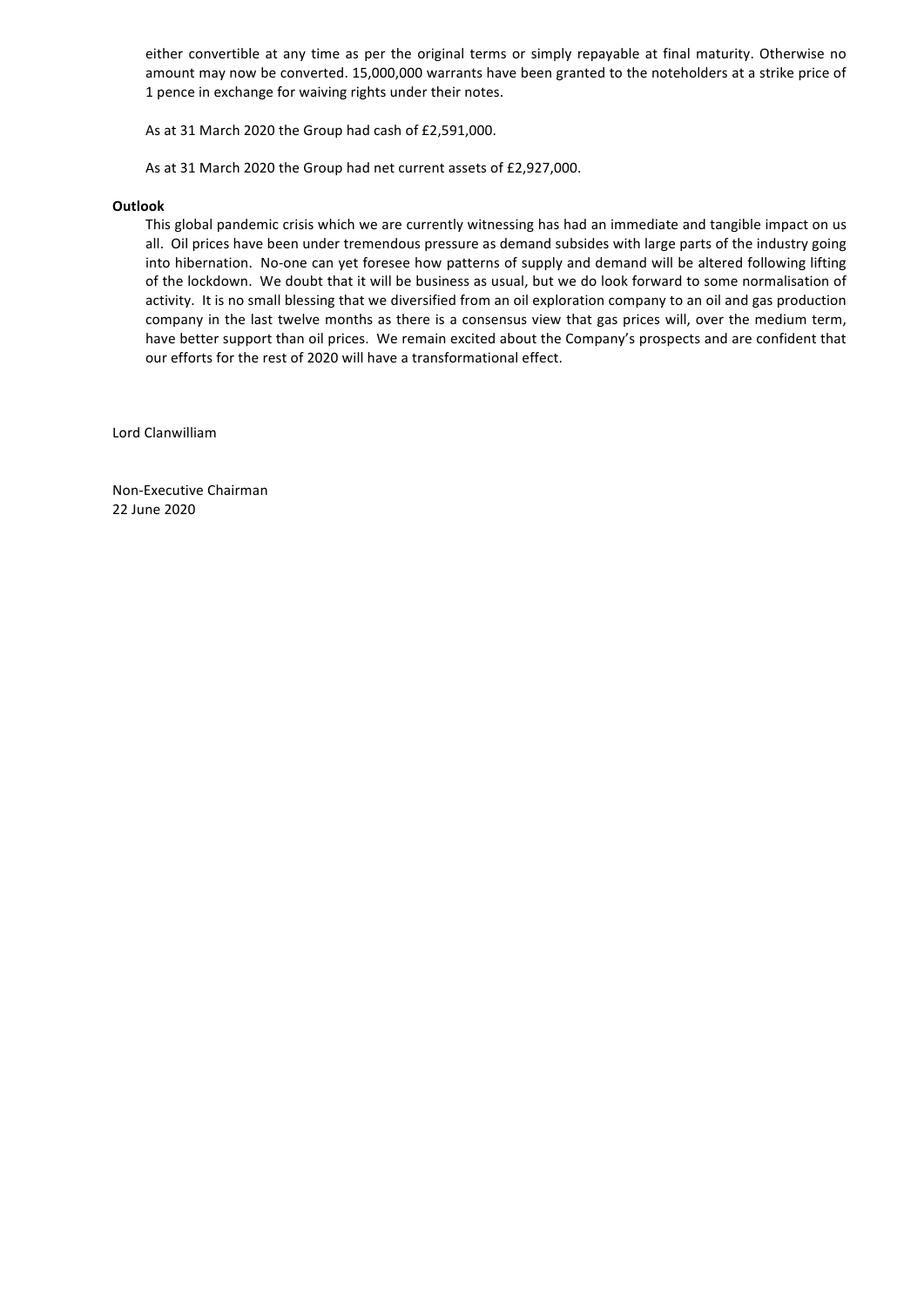## **ANGUS ENERGY PLC CONDENSED CONSOLIDATED STATEMENT OF COMPREHENSIVE INCOME** For the period ended 31 March 2020

|                                                                         |             | <b>Six months</b><br>31 March<br>2020 | Six months<br>31 March<br>2019 |
|-------------------------------------------------------------------------|-------------|---------------------------------------|--------------------------------|
|                                                                         | <b>Note</b> | <b>Unaudited</b>                      | Unaudited                      |
|                                                                         |             | £'000                                 | f'000                          |
| <b>Revenue</b>                                                          | 4           | 68                                    | 137                            |
| Cost of sales                                                           |             | (283)                                 | (122)                          |
| Gross profit/(loss)                                                     |             | (215)                                 | 15                             |
| Administrative expenses                                                 |             | (1, 389)                              | (1,648)                        |
| Share based payment charge                                              |             |                                       | (25)                           |
| <b>Operating loss</b>                                                   |             | (1,604)                               | (1,658)                        |
| Finance income                                                          |             |                                       | 4                              |
| Loss on ordinary activities before taxation                             |             | (1,604)                               | (1,654)                        |
| Income tax expense                                                      |             |                                       |                                |
| Loss for the period attributable to the<br>equity holder of the Company |             | (1,604)                               | (1,654)                        |
|                                                                         |             |                                       |                                |
| Loss per share (EPS):                                                   |             | £                                     | £                              |
| Basic and diluted (whole £'s)                                           | 10          | (0.003)                               | (0.004)                        |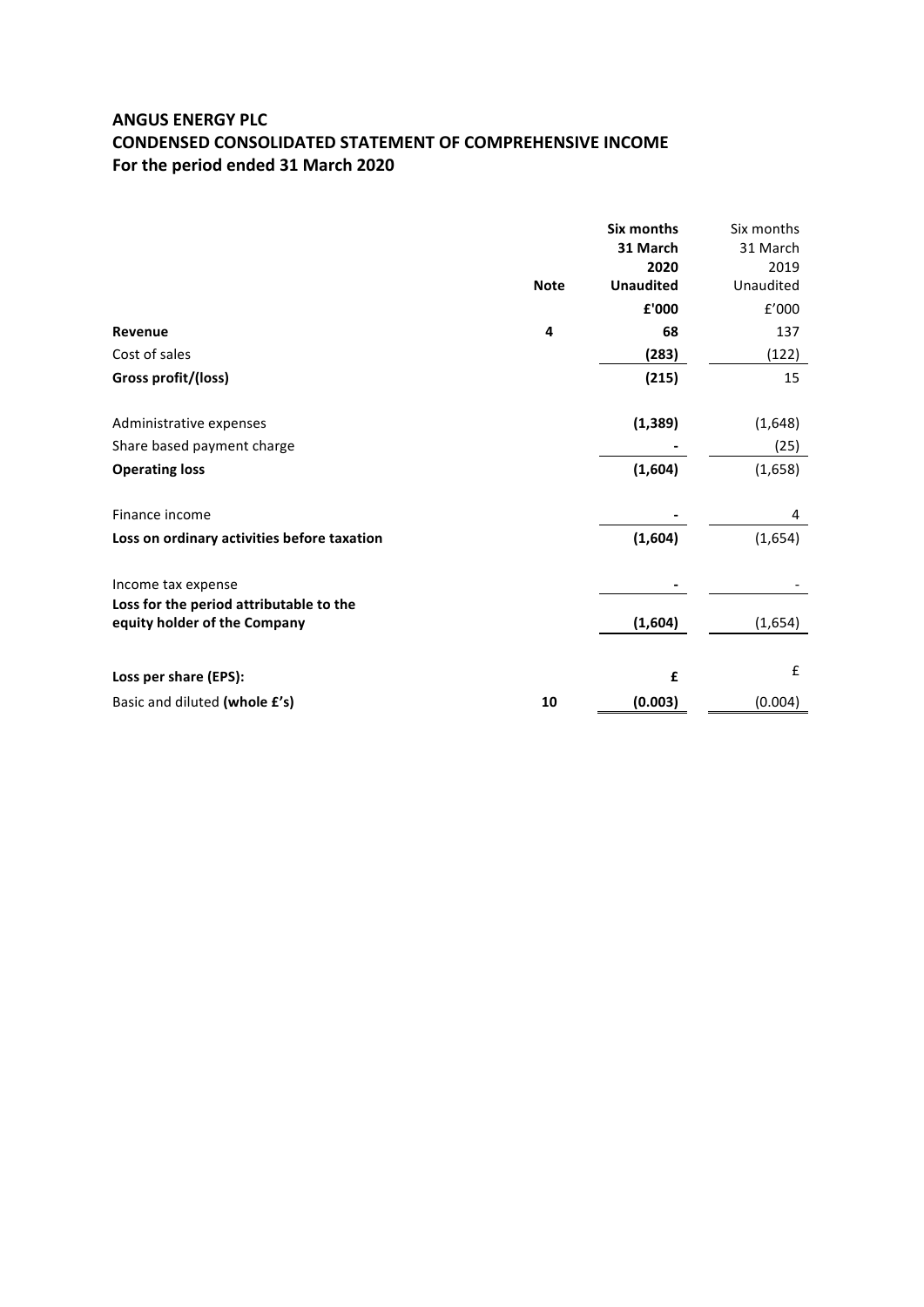# **ANGUS ENERGY PLC CONDENSED CONSOLIDATED STATEMENT OF FINANCIAL POSITION At 31 March 2020**

|                                     |                | As at            | As at          | As at          |
|-------------------------------------|----------------|------------------|----------------|----------------|
|                                     |                | 31 March         | 31 March       | 30 September   |
|                                     |                | 2020             | 2019           | 2019           |
|                                     |                | <b>Unaudited</b> | Unaudited      | Audited        |
|                                     | <b>Note</b>    | £'000            | $\text{f}'000$ | $\text{f}'000$ |
| <b>Non-current assets</b>           |                |                  |                |                |
| Property, plant and equipment       | 5              | 14               | 14             | 14             |
| Exploration and evaluation assets   | 6              | 6,366            | 5,755          | 5,878          |
| Oil production assets               | $\overline{7}$ | 6,407            | 6,508          | 6,416          |
|                                     |                | 12,787           | 12,277         | 12,308         |
| <b>Current assets</b>               |                |                  |                |                |
| Trade and other receivables         | 8              | 336              | 742            | 794            |
| Cash and bank balances              |                | 2,591            | 941            | 3,419          |
|                                     |                | 2,927            | 1,683          | 4,213          |
| <b>Total Assets</b>                 |                | 15,714           | 13,960         | 16,521         |
| <b>Equity</b>                       |                |                  |                |                |
| Share capital                       | 11             | 1,208            | 917            | 1,082          |
| Share premium                       | 11             | 21,273           | 17,879         | 21,117         |
| Merger reserve                      |                | (200)            | (200)          | (200)          |
| <b>Accumulated loss</b>             |                | (11, 165)        | (6, 226)       | (9, 561)       |
| <b>Total Equity</b>                 |                | 11,116           | 12,370         | 12,438         |
| <b>Current liabilities</b>          |                |                  |                |                |
| Trade and other payables            | 9              | 1,589            | 1,038          | 1,031          |
|                                     |                |                  |                |                |
| <b>Non-current liabilities</b>      |                |                  |                |                |
| Provisions                          |                | 3,009            | 552            | 3,052          |
| <b>Total liabilities</b>            |                | 4,598            | 1,590          | 4,083          |
| <b>Total Equity and Liabilities</b> |                | 15,714           | 13,960         | 16,521         |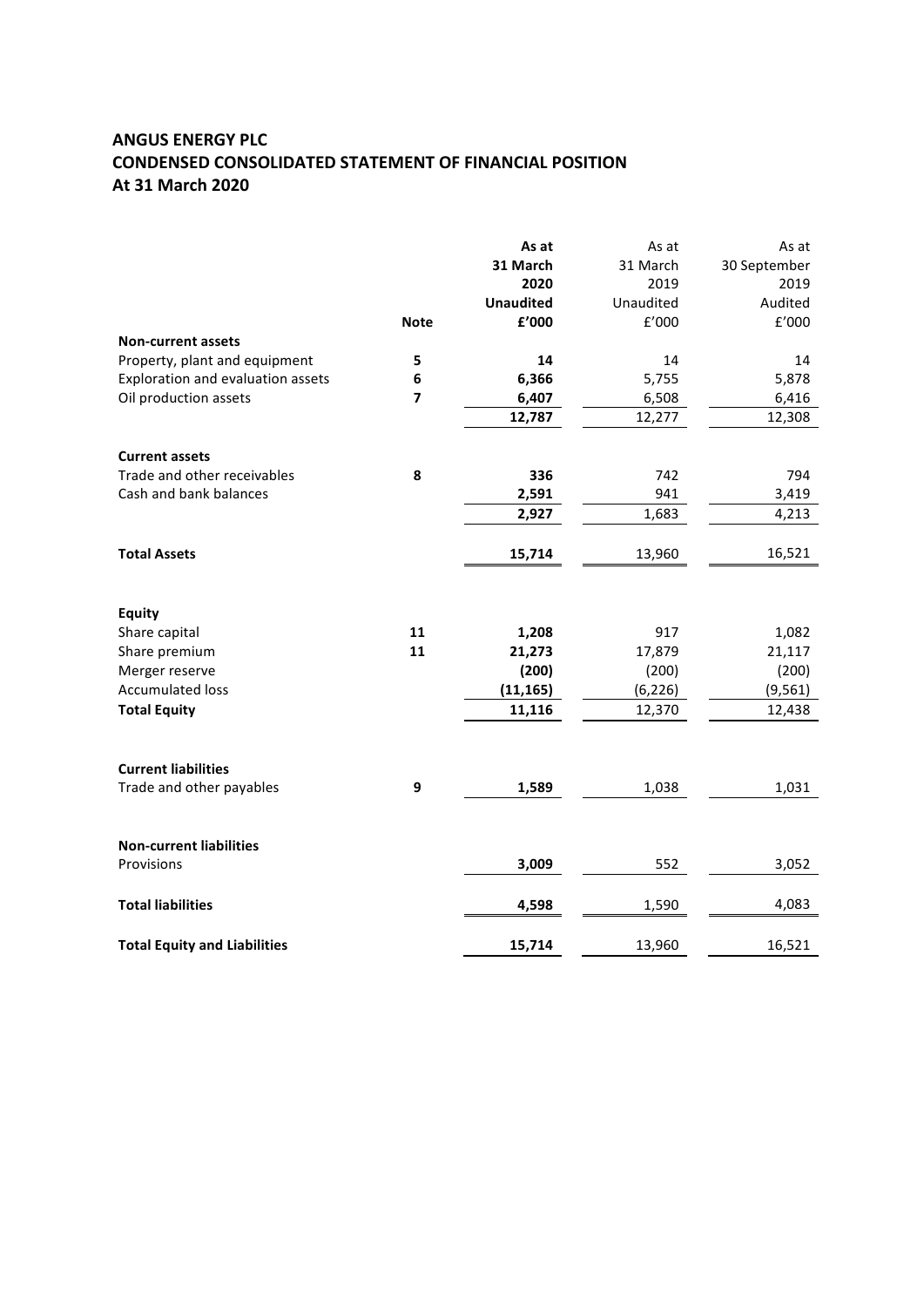# **ANGUS ENERGY PLC CONDENSED CONSOLIDATED STATEMENT OF CHANGES IN EQUITY** For the period ended 31 March 2020

|                                                     | <b>Share</b><br>Capital<br>£'000 | <b>Share</b><br>premium<br>£'000 | <b>Merger</b><br>Reserve<br>£'000 | <b>Retained</b><br><b>Earnings</b><br>£'000 | <b>Total</b><br>equity<br>£'000 |
|-----------------------------------------------------|----------------------------------|----------------------------------|-----------------------------------|---------------------------------------------|---------------------------------|
| <b>Balance at 1 October 2018</b>                    | 763                              | 14,142                           | (200)                             | (4, 597)                                    | 10,108                          |
| Loss for the period                                 |                                  |                                  |                                   | (1,654)                                     | (1,654)                         |
| <b>Total comprehensive income</b><br>for the period |                                  |                                  |                                   | (1,654)                                     | (1,654)                         |
| <b>Transaction with owner</b>                       |                                  |                                  |                                   |                                             |                                 |
| Issue of shares                                     | 155                              | 4,045                            |                                   |                                             | 4,200                           |
| Less: issuance cost                                 |                                  | (309)                            |                                   |                                             | (309)                           |
| Granted of warrants                                 |                                  |                                  |                                   | 25                                          | 25                              |
| <b>Balance at 31 March 2019</b>                     | 918                              | 17,878                           | (200)                             | (6, 226)                                    | 12,370                          |
| <b>Balance at 1 October 2018</b>                    | 763                              | 14,142                           | (200)                             | (4, 597)                                    | 10,108                          |
| Loss for the year                                   |                                  |                                  |                                   | (5,043)                                     | (5,043)                         |
| <b>Total comprehensive income</b><br>for the year   |                                  |                                  |                                   | (5,043)                                     | (5,043)                         |
| <b>Transaction with owners:</b>                     |                                  |                                  |                                   |                                             |                                 |
| Issue of shares                                     | 319                              | 7,450                            |                                   |                                             | 7,769                           |
| Less: issuance cost                                 |                                  | (475)                            |                                   |                                             | (475)                           |
| Granted of share option                             |                                  |                                  |                                   | 79                                          | 79                              |
| <b>Balance at 30 September 2019</b>                 | 1,082                            | 21,117                           | (200)                             | (9, 561)                                    | 12,438                          |
| Loss for the period                                 |                                  |                                  |                                   | (1,604)                                     | (1,604)                         |
| <b>Total comprehensive income</b>                   |                                  |                                  |                                   |                                             |                                 |
| for the period                                      |                                  |                                  |                                   | (1,604)                                     | (1,604)                         |
| <b>Transaction with owners:</b>                     |                                  |                                  |                                   |                                             |                                 |
| Issue of placing shares                             | 126                              | 273                              |                                   |                                             | 399                             |
| Less: issuance costs                                |                                  | (117)                            |                                   |                                             | (117)                           |
| Granted of warrants                                 |                                  |                                  |                                   |                                             |                                 |
| Balance at 31 March 2020                            | 1,208                            | 21,273                           | (200)                             | (11, 165)                                   | 11,116                          |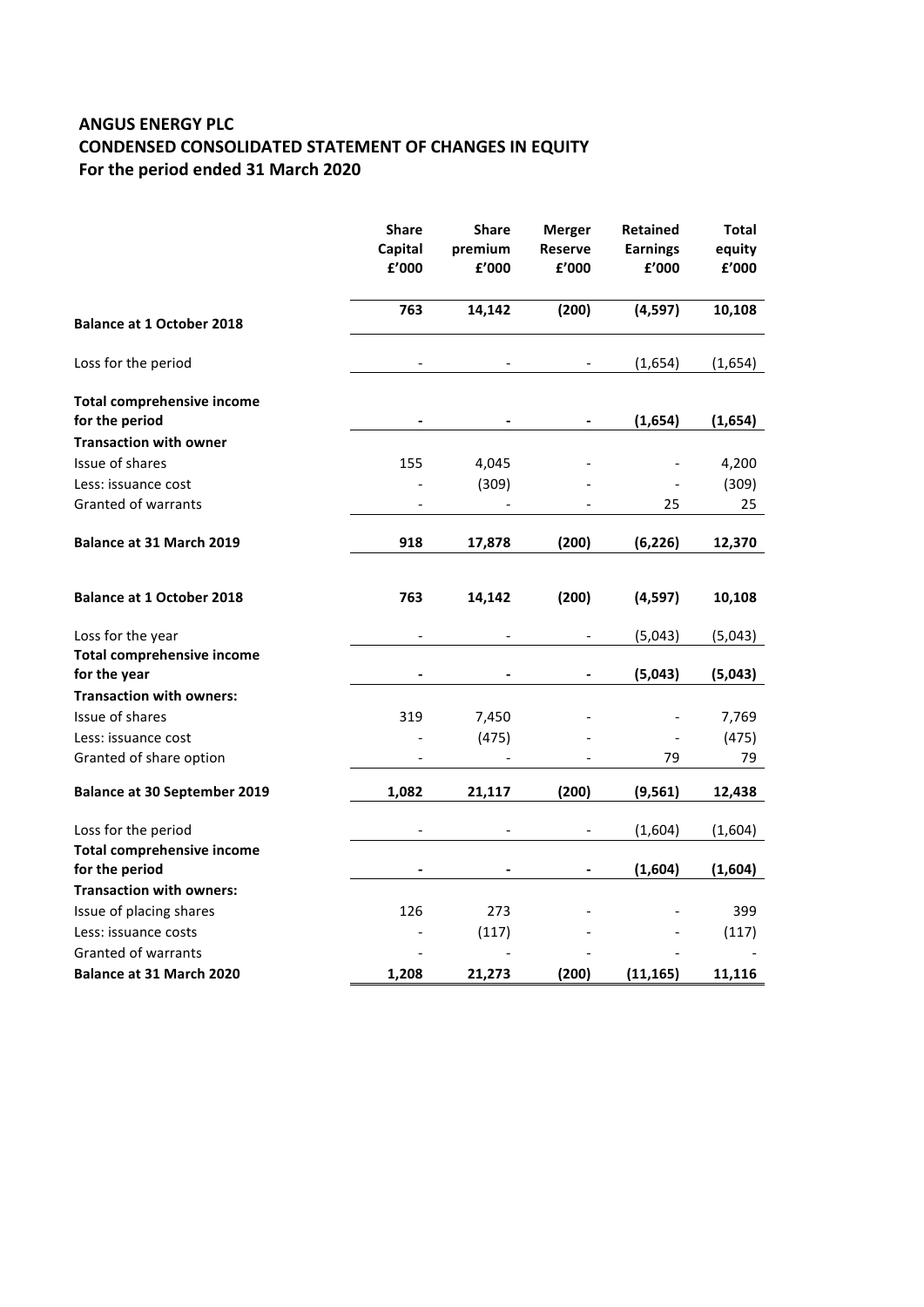# **ANGUS ENERGY PLC CONDENSED CONSOLIDATED STATEMENT OF CASH FLOWS** For the period ended 31 March 2020

|                                                          | Six months<br>31 March<br>2020<br><b>Unaudited</b><br>£'000 | Six months<br>31 March<br>2019<br>Unaudited<br>f'000 |
|----------------------------------------------------------|-------------------------------------------------------------|------------------------------------------------------|
| Cash flow from operating activities                      |                                                             |                                                      |
| Loss before taxation                                     | (1,604)                                                     | (1,654)                                              |
| Adjustment for:                                          |                                                             |                                                      |
| Finance income                                           |                                                             | (4)                                                  |
| Share based payment charge                               |                                                             | 25                                                   |
| Depreciation and amortisation charges                    | 12                                                          | 20                                                   |
| Operating cash flows before movements in working capital | (1, 592)                                                    | (1,613)                                              |
| Decrease/ (increase) in trade and other receivables      | 457                                                         | 53                                                   |
| Decrease/(increase) in trade and other payables          | 559                                                         | (402)                                                |
| Cash used in operating activities                        | (576)                                                       | (1, 962)                                             |
| Income tax paid                                          |                                                             |                                                      |
| Net cash used in operating activities                    | (576)                                                       | (1, 962)                                             |
| Cash flows from investing activities                     |                                                             |                                                      |
| Decommissioning cost                                     | (43)                                                        |                                                      |
| Acquisition of exploration and evaluation assets         | (488)                                                       | (537)                                                |
| Acquisition of fixed assets and oil production assets    | (3)                                                         | (1, 297)                                             |
| Net cash used in investing activities                    | (534)                                                       |                                                      |
|                                                          |                                                             | (1,834)                                              |
| <b>Cash flows from financing activities</b>              |                                                             |                                                      |
| Net proceeds from issue of share capital                 | 282                                                         | 3,981                                                |
| Net cash generated from financing activities             | 282                                                         | 3,981                                                |
| Net increase in cash & cash equivalents                  | (828)                                                       | 95                                                   |
| Cash and equivalent at beginning of year                 | 3,419                                                       | 846                                                  |
| Cash and equivalent at end of year                       | 2,591                                                       | 941                                                  |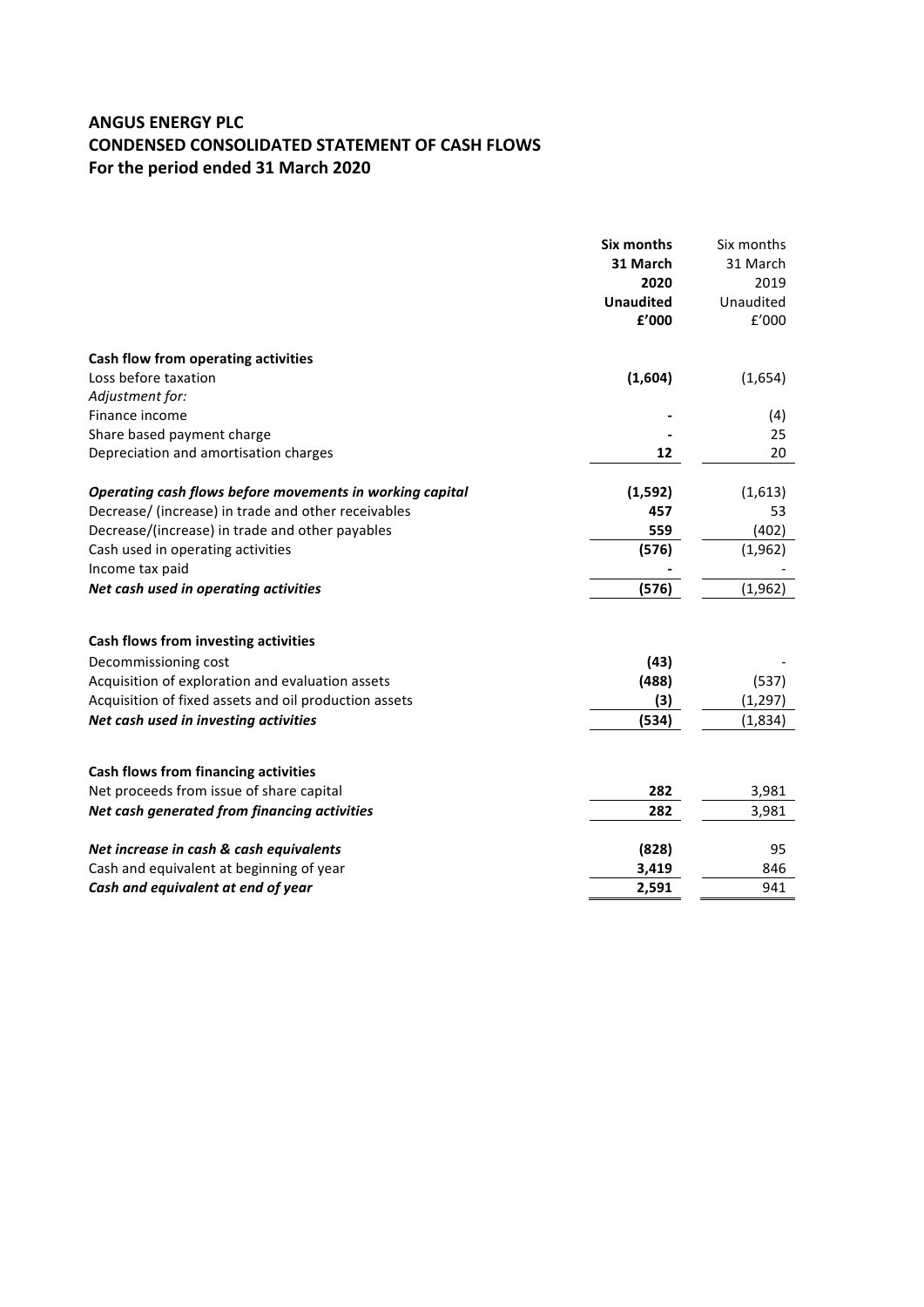#### **NOTES TO THE FINANCIAL INFORMATION**

#### **1. GENERAL INFORMATION AND PRINCIPAL ACTIVITIES**

Angus Energy Plc (the "Company") was incorporated in United Kingdom as a limited company with company number 09616076. The registered office of the Company is Building 3, Chiswick Park, 566 Chiswick High Road, London, W4 5YA, UK.

This financial information is for the Company and its subsidiaries undertakings (together, the "Group").

The principal activities of the entities of the Group are as follows:

|      | Name of Company                        | Country of<br>Incorporation | <b>Principal Activities</b>                                           |
|------|----------------------------------------|-----------------------------|-----------------------------------------------------------------------|
| i)   | Angus Energy Holdings UK Limited       | United Kingdom              | Investment holding company                                            |
| ii)  | Angus Energy Weald Basin No. 1 Limited | United Kingdom              | Investment holding company                                            |
| iii) | Angus Energy Weald Basin No. 2 Limited | United Kingdom              | Investment holding company                                            |
| iv)  | Angus Energy Weald Basin No. 3 Limited | United Kingdom              | Oil<br>&<br>Gas<br>extraction<br>for<br>distribution to third parties |

The principal place of business of the Group is in United Kingdom.

The interim consolidated financial information is presented in the nearest thousands of Pound Sterling  $(E'000)$ , which is the presentation currency of the group. The functional currency of each of the individual entity is the local currency of each individual entity.

### **2. BASIS OF PREPARATION**

The interim consolidated financial information for the six months ended 31 March 2020 and 31 March 2019 have been prepared in accordance with IAS 34, Interim Financial Reporting which are unaudited and do not constitute a set of statutory financial statements.

The principal accounting policies used in preparing the interim results are the same as those applied in the Group's financial statements as at and for the year ended 30 September 2019, which have been prepared in accordance with International Financial Reporting Standards as adopted by the European Union ("IFRS"). The auditors' report on those accounts was unqualified and did not draw attention to any matters by way of emphasis.

A copy of the audited consolidated financial statements for the year ended 30 September 2019 is available on the Company's website.

The interim report for the six months ended 31 March 2020 was approved by the Directors on 22 June 2020.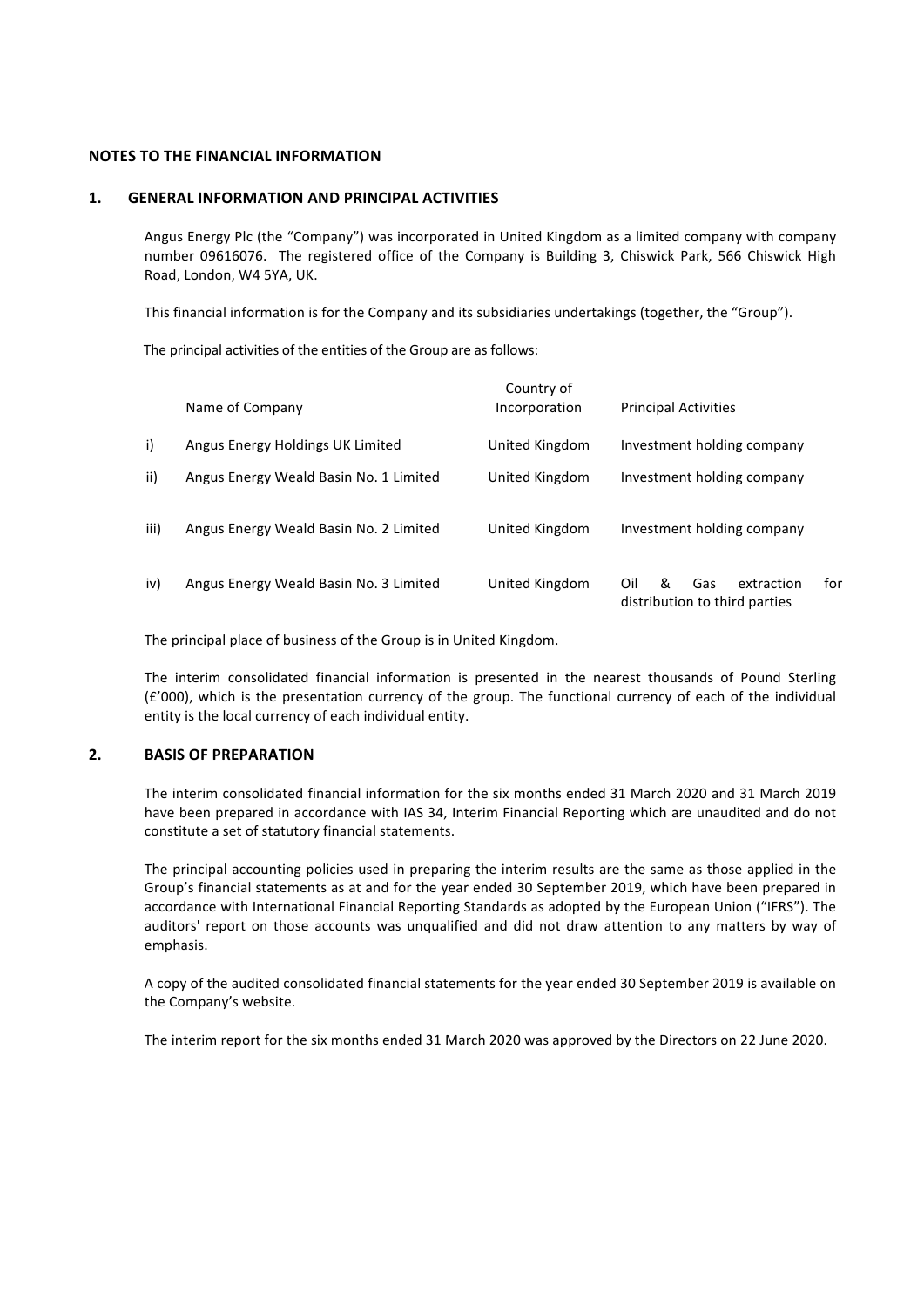#### **Going Concern**

The COVID-19 pandemic has not had a significant immediate impact on the company's operations. The Oil and Gas industry has been deemed critical and thus we have been allowed to continue operations. The Directors are aware that if the current situation becomes prolonged then this may change. The consolidated financial statements have been prepared on a going concern basis.

In response to this extraordinary period, the Directors have taken the prudent decision to introduce cost saving measures where possible in order to preserve working capital. The Directors have assessed the company's ability to continue as a going concern and have reasonable expectation that the company has adequate resources to continue operations for a period of at least 12 months from the date of approval of these financial statements.

As at 31 March 2020, the group had £2,591,000 of available cash. Subsequent to the period end, the Group issued £1.4m Convertible loan notes to Knowe Properties Limited for repayment of the earlier Convertible loan notes and working capital. Having regard to the above, the directors believe it appropriate to adopt the going concern basis of accounting in preparing the financial statements.

#### **3. CRITICAL ACCOUNTING ESTIMATES AND SOURCES OF ESTIMATION UNCERTAINTY**

In applying the accounting policies, the directors may at times require to make critical accounting judgements and estimates about the carrying amount of assets and liabilities. These estimates and assumptions, when made, are based on historical experience and other factors that the directors consider are relevant.

The key estimates and assumptions concerning the future and other key sources of estimation uncertainty at the end of the financial year, that have significant risk of causing a material adjustment to the carrying amounts of assets and liabilities within the next financial year are reviewed are as stated below.

#### **Key accounting judgements**

(a) Impairment of non-current asset

The group's non-current assets represent its most significant assets, comprising of oil production assets, exploration and evaluation (E&E) assets on its onshore site.

Management is required to assess exploration and evaluation (E&E) assets for indicators of impairment and has considered the economic value of individual E&E assets. The carrying amount of the E&E asset are subject to a separate review for indicators if impairment, by reference of the impairment indicators set out in IFRS 6, which is inherently judgemental.

Processing operations are large, scarce assets requiring significant technical and financial resources to operate. Their value may be sensitive to a range of characteristics unique to each asset and key sources of estimation uncertainty include proved reserve estimates, future cash flow expected to arise from the cashgenerating unit and a suitable discount rate.

In performing impairment reviews, the Group assesses the recoverable amount of its operating assets principally with reference to the Group's independent competent person's report, estimates of future oil prices, operating costs, capital expenditure necessary to extract those reserves and the discount rate to be applied to such revenues and costs for the purpose of deriving a recoverable value.

As detailed in note 6 and 7, the carrying value amount of the Group's E&E assets and oil production assets at 31 March 2020 were approximately £6.366m and £6.407m respectively. No impairments were made during the interim period.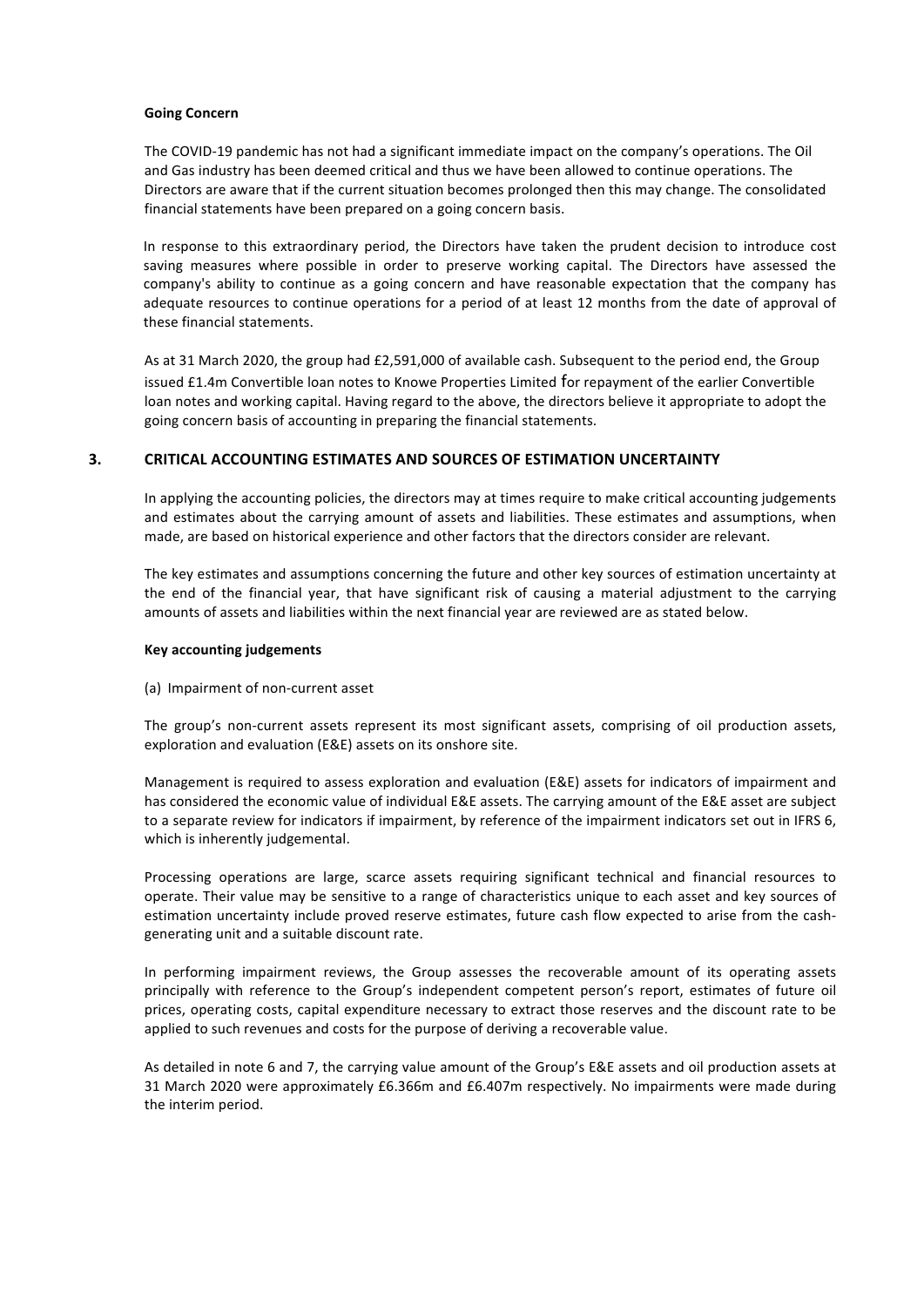### **4. OPERATING SEGMENTS**

Operating segments are prepared in a manner consistent with the internal reporting provided to the management as its chief operating decision maker in order to allocate resources to segments and to assess their performance.

Currently, the Group's principal revenue is derived from the sale of oil. All revenue arose from continuing operations within the United Kingdom. Therefore, management considers no detail of operating and geographical segments information is to be reported. Nonetheless, the Group's revenue can be classified into the following streams:

|             | 31 March<br>2020<br>£'000 | 31 March<br>2019<br>£'000 |
|-------------|---------------------------|---------------------------|
| Sale of oil | 68                        | 137                       |

All the non-current assets of the Group are located in the United Kingdom.

All revenue arising from sale of oil is derived from a single customer.

### **5. PROPERTY, PLANT AND EQUIPMENT**

During the period, the Group incur £3,000 additions to property, plant and equipment (1H 2019: nil). The depreciation charge for the period on the Group's property, plant and equipment was £3,000 (1H 2019: £6,000).

#### **6. EXPLORATION AND EVALUATION ASSETS**

During 2019, the Group acquired a 51% interest of the Saltfleetby Gas Field (PEDL005) from Saltfleetby Energy Limited. An initial payment of £2.5m was paid to Angus in connection with the field abandonment cost.

|                          | <b>Total</b><br>£'000 |
|--------------------------|-----------------------|
| <b>Cost or valuation</b> |                       |
| At 31 March 2019         | 5,755                 |
| <b>Additions</b>         | 123                   |
| At 30 September 2019     | 5,878                 |
| Additions                | 488                   |
| At 31 March 2020         | 6,366                 |
| Amortisation             |                       |
| At 30 September 2019     |                       |
| Charge for the period    |                       |
| At 31 March 2020         |                       |
| Net book value           |                       |
| At 30 September 2019     | 5,878                 |
| At 31 March 2020         | 6,366                 |
| At 31 March 2019         | 5,755                 |
|                          |                       |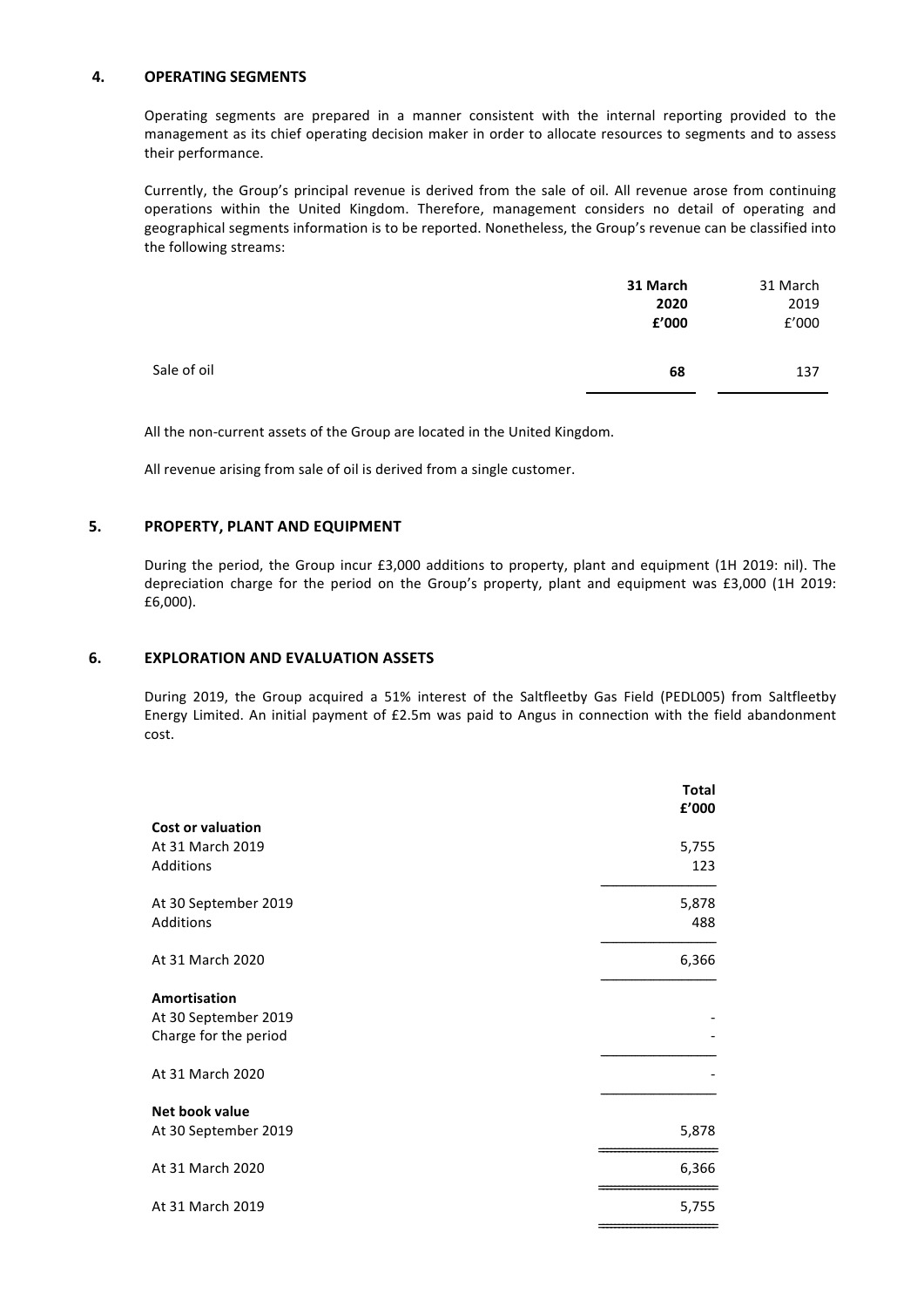## **7. OIL PRODUCTION ASSETS**

|                                                  | <b>Total</b> |
|--------------------------------------------------|--------------|
|                                                  | £'000        |
| <b>Cost or valuation</b><br>At 30 September 2018 | 5,252        |
| Additions                                        | 1,297        |
|                                                  |              |
| At 31 March 2019                                 | 6,549        |
| Additions                                        | 824          |
|                                                  |              |
| At 30 September 2019                             | 7,373        |
| Additions                                        |              |
| At 31 March 2020                                 |              |
|                                                  | 7,373        |
| <b>Depreciation and impairment</b>               |              |
| At 30 September 2018                             | 27           |
| Charge for the period                            | 14           |
|                                                  |              |
| At 31 March 2019                                 | 41           |
| Depreciation for the period                      | 16           |
| Impairment for the period                        | 900          |
| At 30 September 2019                             | 957          |
| Charge for the period                            | 9            |
|                                                  |              |
| At 31 March 2020                                 | 966          |
|                                                  |              |
| <b>Net book value</b>                            |              |
| At 30 September 2019                             | 6,416        |
| At 31 March 2020                                 | 6,407        |
|                                                  |              |
| At 31 March 2019                                 | 6,508        |
|                                                  |              |

Depreciation of oil production assets is included in cost of sales in the consolidated statement of comprehensive income.

As at 31 March 2020, the Group retained 80% interest in Lidsey field and 65% in Brockham field and is still the operator of both fields.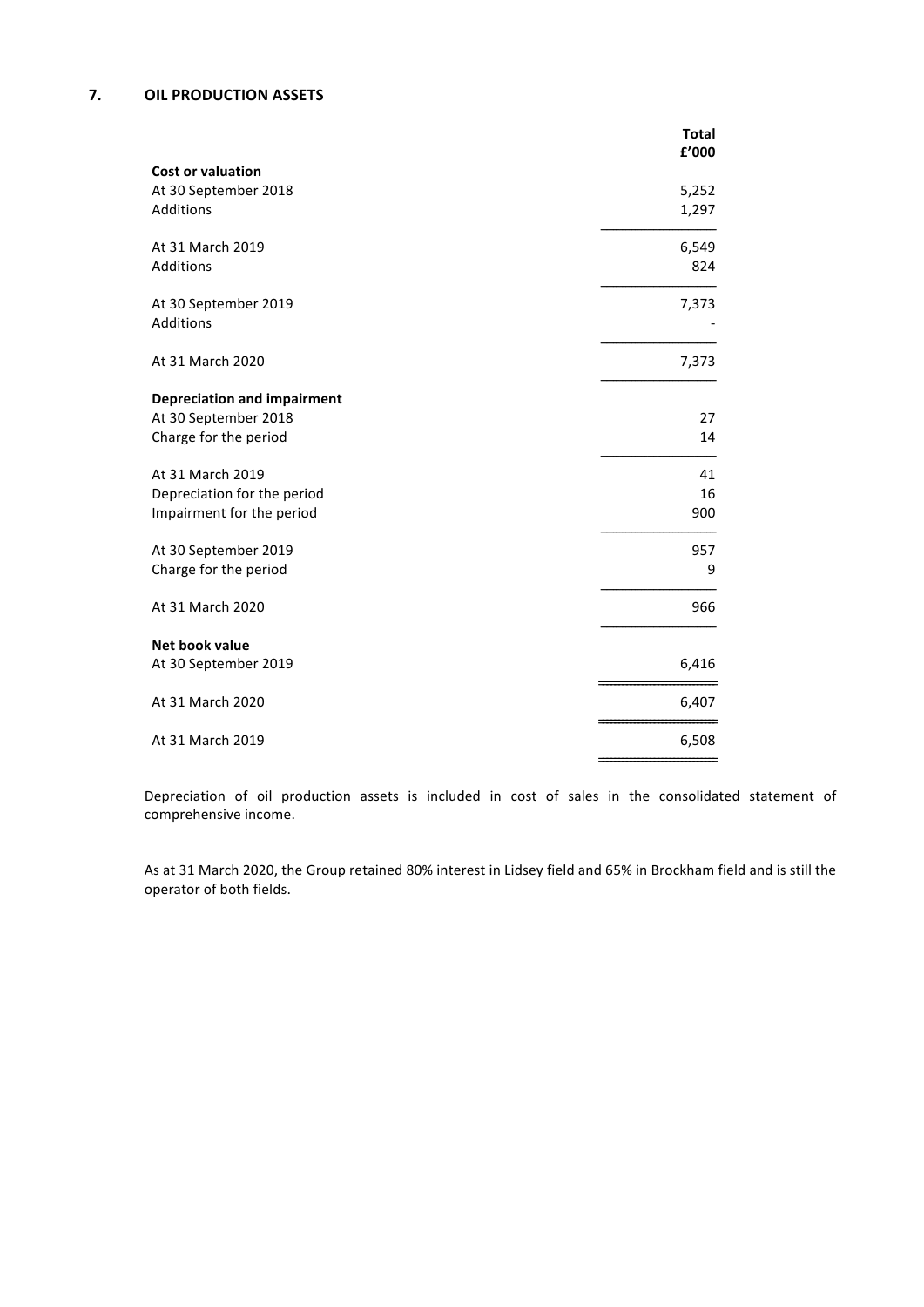## **8. TRADE AND OTHER RECEIVABLES**

|                          | 31 March                 | 31 March | 30 September |
|--------------------------|--------------------------|----------|--------------|
|                          | 2020                     | 2019     | 2019         |
|                          | £'000                    | £'000    | £'000        |
| VAT recoverable          | 127                      | 68       | 90           |
| Amount due from farmees  | 98                       | 278      | 296          |
| Amount due from director | $\overline{\phantom{a}}$ | 211      | 216          |
| Other receivables        | 111                      | 185      | 192          |
|                          | 336                      | 742      | 794          |
|                          |                          |          |              |

The carrying amount of trade and other receivables approximates to their fair value.

## **9.** TRADE AND OTHER PAYABLES

|                | 31 March<br>2020<br>£'000 | 31 March<br>2019<br>£'000 | 30 September<br>2019<br>£'000 |
|----------------|---------------------------|---------------------------|-------------------------------|
| Trade payables | 733                       | 800                       | 678                           |
| Other taxation | 133                       | 122                       | 320                           |
| Accruals       | ٠                         |                           | 30                            |
| Other payables | 723                       | 116                       | 3                             |
|                | 1,589                     | 1,038                     | 1,031                         |

#### **10. EARNINGS PER SHARE**

Basic EPS amounts are calculated by dividing the loss for the year attributable to equity holders of the Group by the weighted average number of ordinary shares outstanding during the period.

Diluted EPS amounts are calculated by dividing the loss for the year attributable to equity holders of the Group by the weighted average number of ordinary shares outstanding during the period plus the weighted average number of ordinary shares that would be issued on conversion of all the dilutive potential ordinary shares into ordinary shares.

The following reflects the income and share data used in the basic and diluted EPS computations:

|                                                      | 31 March    | 31 March    |
|------------------------------------------------------|-------------|-------------|
|                                                      | 2020        | 2019        |
| Net loss attributable to equity holders of the Group | (1,604,000) | (1,654,000) |
| Weighted average number of ordinary shares           | 549,004,028 | 399,806,692 |
| Basic and diluted (loss) per share                   | (0.003)     | (0.004)     |

The diluted loss per share was not applicable as there were no dilutive potential ordinary shares outstanding at the end of the reporting period.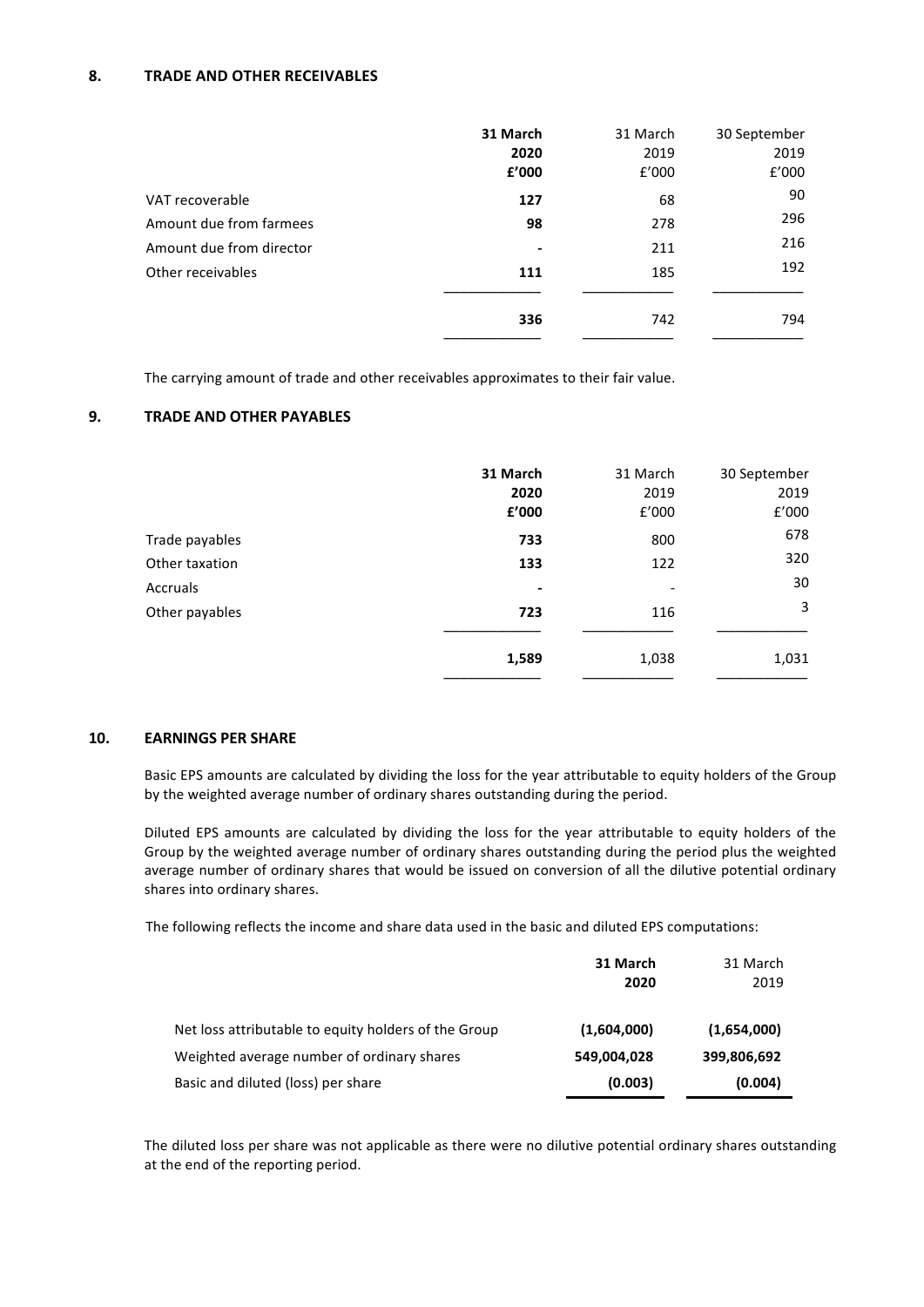### **11. SHARE CAPITAL AND RESERVE**

|                                    | Number      | Ordinary       | Share   |
|------------------------------------|-------------|----------------|---------|
|                                    | of shares   | shares         | Premium |
|                                    |             | £'000          | f'000   |
| Issued:                            |             |                |         |
| As at 30 September 2017/18         | 381,721,985 | 763            | 14,142  |
| 5 November 2018- issue of shares   | 22,222,222  | 44             | 1,956   |
| 15 February 2019- issue of shares  | 55,000,000  | 110            | 2,090   |
| Less: issuance cost                |             |                | (309)   |
| As at 31 March 2019                | 458,944,207 | 917            | 17,879  |
| 18 April 2019-issue of shares      | 8,324,024   | 17             | 450     |
| 30 April 2019- issue of shares     | 70,824,700  | 142            | 2,868   |
| 25 May 2019- issue of shares       | 735,076     | $\overline{2}$ | 30      |
| 17 July 2019- issue of shares      | 2,000,000   | 4              | 56      |
| Less: Issuance of costs            |             |                | (166)   |
| As at 30 September 2019            | 540,828,007 | 1,082          | 21,117  |
| 12 December 2019 - issue of shares | 13,766,520  | 28             | 72      |
| 18 February 2020- issue of shares  | 17,319,016  | 35             | 65      |
| 5 March 2020 – issue of shares     | 32,133,676  | 63             | 136     |
| Less: Issuance of cost             |             |                | (117)   |
| As at 31 March 2020                | 604,047,219 | 1,208          | 21,273  |

On 12 December 2019, the Company issued 13,766,520 shares at a price 0.726p for £100,000 convertible loan reduction from the Riverfort agreement dated 18 October 2019 regarding potential decommissioning liabilities and associated funding.

On 18 February 2020, the Company issued 17,319,016 shares at a price 0.577p for £100,000 convertible loan reduction from the Riverfort agreement dated 18 October 2019 regarding potential decommissioning liabilities and associated funding.

On 5 March 2020, the Company issued 32,133,676 shares at a price 0.622p for further £200,000 convertible loan reduction from the Riverfort agreement dated 18 October 2019 regarding potential decommissioning liabilities and associated funding.

The ordinary shares have a par value of £0.002 per share and are fully paid. These shares carry no right to fixed income and have no preferences or restrictions attached to them.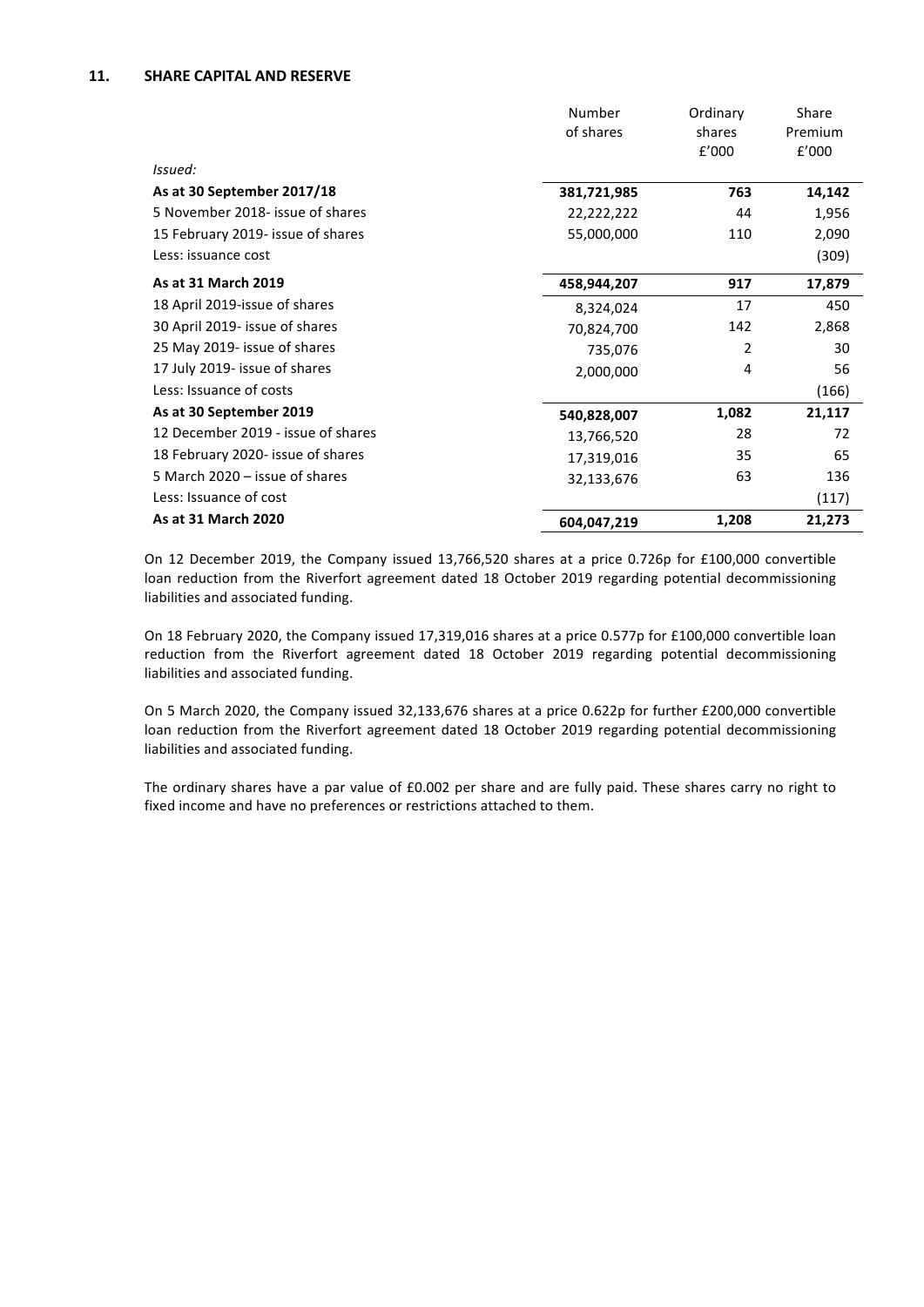### **12. SHARE OPTIONS AND WARRANTS**

On 13 October 2016, the Group implemented an Enterprise Management Incentive Scheme followed by a NED and Consultant Share Option Scheme (The Scheme).

At 30 September 2019, the Group had 53,418,304 share options and 7,469,914 warrants outstanding in respect of ordinary shares.

During the period ended 31 March 2020 the Group has not issued any options or warrants. The outstanding and exercisable of share options and warrants was 60,888,218 with a weighted average price of £0.0519 at 31 March 2020. 

The inputs into the model were as follows:

|                  | Warrants |
|------------------|----------|
| Stock price      | 1.3p     |
| Exercise price   | 6.18p    |
| Interest rate    | 0.5%     |
| Volatility       | 30%      |
| Time to maturity | 3 years  |

### **13. SEASONALITY OF GROUP BUSINESS**

There are no seasonal factors that materially affect the operations of any company in the Group.

## **14. PROVISIONS FOR OTHER LIABILITIES AND CHANGES**

|                          | 31 March | 31 March | 30 September |
|--------------------------|----------|----------|--------------|
|                          | 2020     | 2019     | 2019         |
|                          | £'000    | £'000    | £'000        |
| <b>Abandonment costs</b> | 3,009    | 552      | 3,052        |

The Group makes full provision for the future costs of decommissioning oil production facilities and pipelines on the installation of those facilities. The amount provision is expected to be incurred up to 2029 when the producing oil and gas properties are expected to cease operations.

These provisions have been created based on the Group's internal estimates and expectation of the decommissioning costs likely to incur in the future. For the period under review, the directors have assessed that the discount rate and inflation rate to be applied to the current cost of decommissioning to be similar. On this basis, the current cost is considered to be similar to the discounted net present value.

#### **15. RELATED PARTY TRANSACTION**

In March 2017, the Company provided former Director Jonathan Tidswell-Pretorius with a £200,000 Directors Loan which was fully repaid on 8 January 2020. At the 31 March 2020, the amount due from the director was nil (H1 2019: £211,000).

## **16. SUBSEQUENT EVENTS**

On 17 April 2020, the Group issued a 4% per annum £1,400,000 Convertible Loan Note to Knowe Properties Limited, a significant shareholder in the Company. The New Loan Note is unsecured and is convertible at maturity after two years. Alternatively, and at the Company's option, the Loan Note is repayable in part or whole at any time up to two months before maturity with an accompanying grant of warrants equal to the face value of the amount repaid. The warrants are exercisable at the lower of 1.3 pence or a 30% premium to the Conversion Price